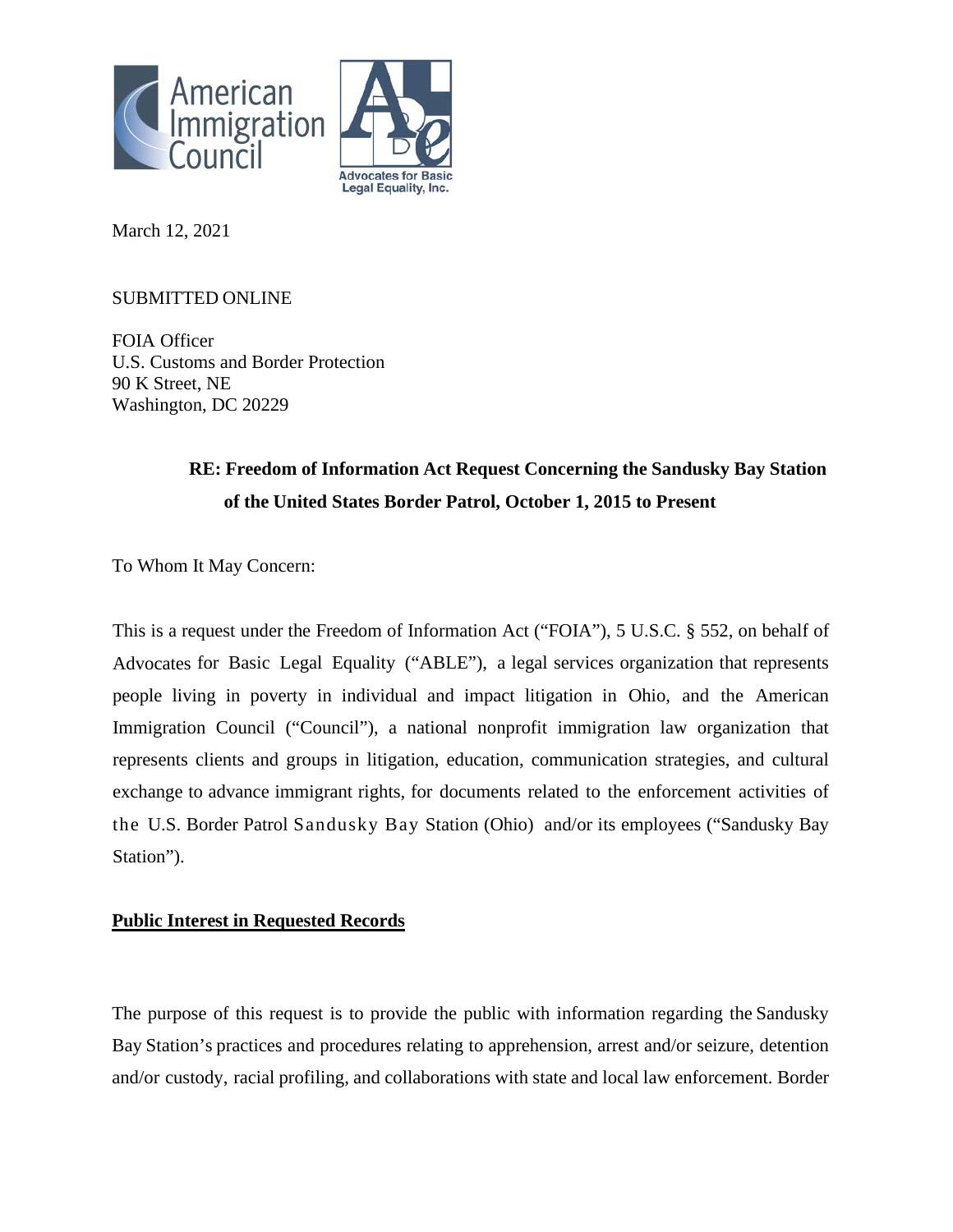enforcement practices go to the heart of the Constitution—and are central to our nation's debates on immigration enforcement and reform—and thus are matters of great public concern. The public has a right to review such practices and procedures in order to ensure that constitutional safeguards are respected and the rights of the most vulnerable are upheld. Courts have ordered CBP to produce documents similar to those requested here. For example, a federal district court repeatedly ordered a local New York Customs and Border Protection (CBP) office to search for and produce documents regarding that office's procedures and practices.<sup>[1](#page-1-0)</sup> Your prompt compliance in providing the records herein requested is necessary to vindicate the public's right to be part of an "informed citizenry, vital to the functioning of a democratic society, needed to check against corruption, and to hold the governors accountable to the governed."<sup>[2](#page-1-1)</sup>

#### **Request for Information**

We request the following records created by and/or in the possession of the Sandusky Bay Station on or after October 1, 2015.<sup>[3](#page-1-2)</sup>

- 1. Copies of Form I-213 ("Record of Deportable/Inadmissible Alien"):
	- a. For each individual detained or taken into custody by Sandusky Bay Station; and
	- b. For each individual transferred to Sandusky Bay Station by state or local law enforcement officials.

This includes, but is not limited to, all Form I-213s issued for which the Method of Location/Apprehension is coded OA ("Other Agency") and/or the Narrative section mentions a state or local law enforcement agency.

<span id="page-1-1"></span><span id="page-1-0"></span><sup>1</sup> *Families for Freedom v. U.S. Customs & Border Prot.*, 797 F. Supp. 2d 375, 382 (S.D.N.Y. 2011); *Families for Freedom v. U.S. Customs & Border Prot.*, 2011 U.S. Dist. LEXIS 113143, \*11 – 24 (S.D.N.Y. Sept. 30, 2011); *Families for Freedom v. U.S. Customs & Border Prot*., 837 F. Supp. 2d 287, 293-304 (S.D.N.Y. 2011); *Families for Freedom v. U.S. Customs & Border Prot*., 837 F.Supp.2d 331, 336-337 (S.D.N.Y. 2011). 2 *Cody Zeigler, Inc. v. U.S. Dep't of Labor, Occupational Safety & Health Admin*, C2-00-134, 2002 WL 31159309 (S.D. Ohio Sept. 3, 2002); *NLRBv. Robbins Tire & Rubber Co.*, 437 U.S. 214, 242 (1979). <sup>3</sup> The term "records" should be understood broadly, including but not limited to: all records or communications preserved in electronic and written form, such as correspondences, emails, documents, data, statistics, videotapes, audio tapes, faxes, files, guidance, guidelines, evaluations, instructions, analyses, policies,

<span id="page-1-2"></span>procedures, memoranda, instructions, training materials, notes (including handwritten), orders, legal opinions, protocols, reports, technical manuals, technical specifications, studies, or any other record of any kind.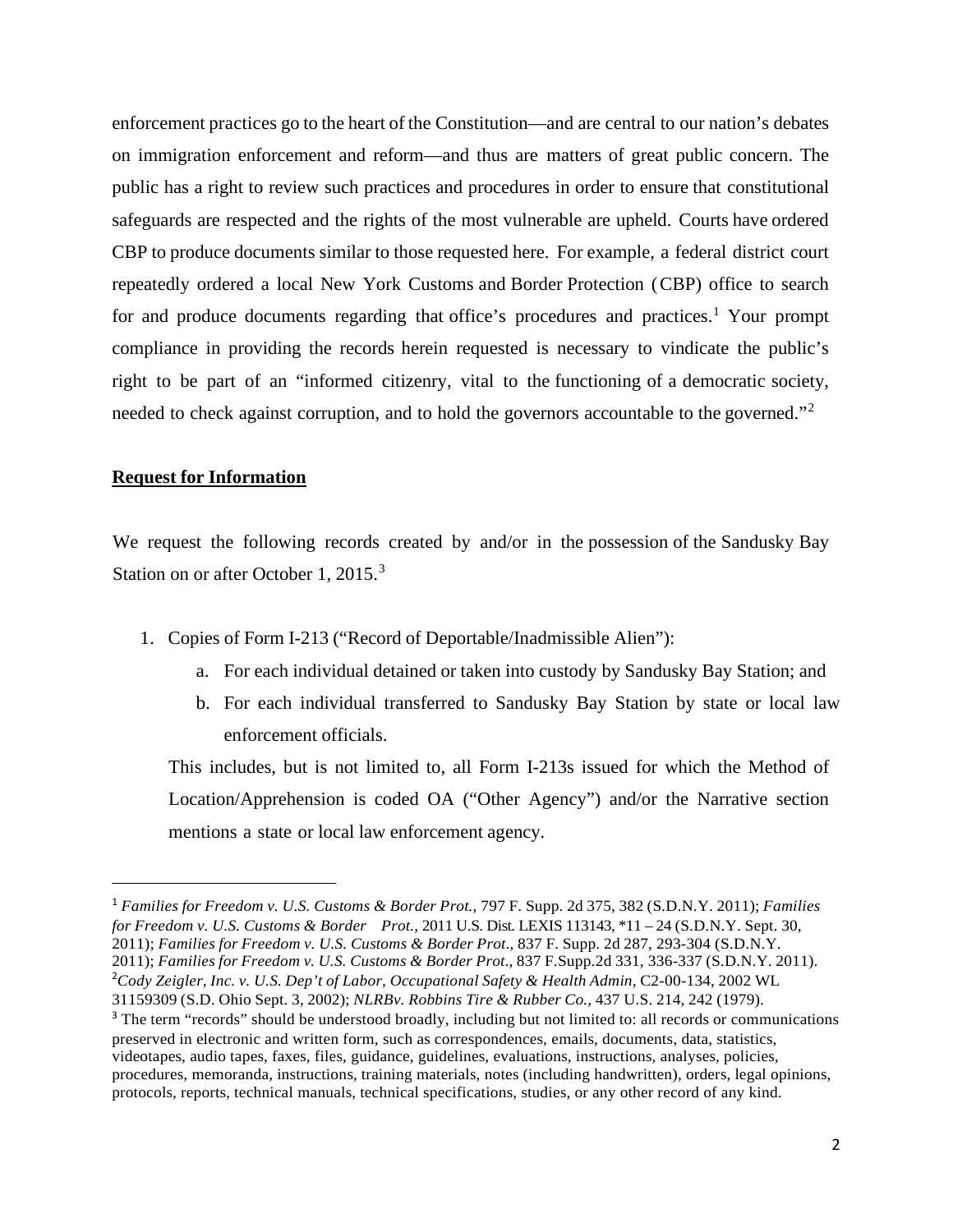- 2. Sandusky CBP Daily Apprehension Log. This includes, but is not limited to, all data and statistics relating to:
	- a. Length of time in the United States;
	- b. Country of Citizenship;
	- c. Complexion;
	- d. Disposition;
	- e. Remarks Principal/Smuggled and
	- f. Criminal Record.
- 3. Copies of Form I-44 ("Report of Apprehension or Seizure"):
	- a. For each individual transferred to Sandusky CBP by state or local law enforcement officials; and
	- b. For each individual stopped but not arrested by Sandusky CBP for whom I-44s were issued.
- 4. Records that provide all possible codes and/or words and/or phrases (hereinafter "code(s)," with explanations or definitions of those codes, that could be used by Sandusky
	- CBP on the Form I-213 and Form I-44:
		- a. Under "Method of Location/Apprehension";
		- b. Under "Status when Found";
		- c. Under "Criminal Record"; and
		- d. Under "Cmplxn,"
- 5. Records that instruct, guide, or train officers about how to classify arrestees by their complexion.
- 6. Copies of each Form I-247 ("Immigration Detainer") issued by Sandusky CBP to a state or local law enforcement entity, as well as records reflecting the following information:
	- a. The date on which the detainer was issued and the reason the detainer was issued;
	- b. The date, if any, on which the detainer was cancelled or lifted, as well as the reason the detainer was cancelled or lifted;
	- c. The offense code, if any, and any records describing the meaning or definition of the offense code;
	- d. The date, if any, that the subject of the detainer was taken into CBP custody;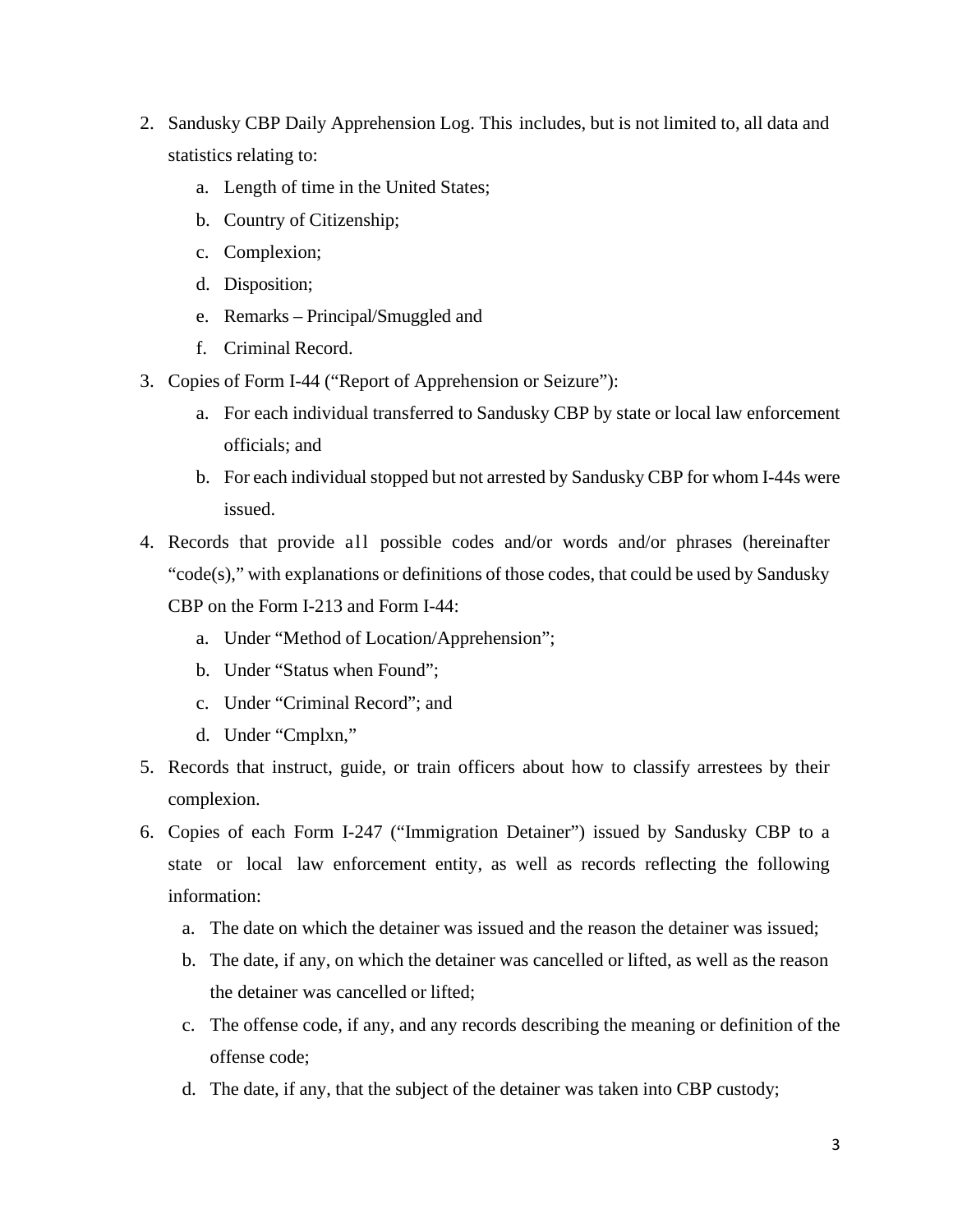- e. The receiving agency, facility, and/or police department to whom the detainer was sent; and
- f. The nationality and/or country of origin of the individual subject to the detainer.
- 7. Copies of all expedited removal orders (Form I-860) issued to individuals apprehended in Ohio.

### **Request for Fee Waiver**

The requesters additionally seek a waiver of all costs pursuant to 5 U.S.C. §  $552(a)(4)(A)(iii)$ ("Documents shall be furnished without any charge or at a [reduced] charge . . . if disclosure of the information is in the public interest because it is likely to contribute significantly to public understanding of the operations or activities of the government and is not primarily in the commercial interest of the requester."). Disclosure in this case meets the statutory criteria, and a fee waiver would fulfill congressional intent.<sup>[4](#page-3-0)</sup>

Disclosure of the records herein requested is in the public interest as it will inform the public on a matter of heightened controversy: a local Border Patrol Station's immigration enforcement policies and practices, including racial profiling and its efforts to work with local law enforcement. Given the current debate on comprehensive immigration reform, and ongoing debates over local and state law enforcement's cooperation with federal immigration enforcement, few issues are more important to the public. CBP's practices and procedures regarding racial profiling have received national attention, addressed both by Congress during the drafting of comprehensive immigration reform legislation and by the media due to the advocacy of immigrant rights groups and various lawsuits filed against CBP.<sup>[5](#page-3-1)</sup>

<span id="page-3-0"></span><sup>4</sup> *Judicial Watch, Inc. v. Rossotti*, 326 F.3d 1309, 1312 (D.C. Cir. 2003) ("Congress amended FOIA to ensure that it be liberally construed in favor of waivers for noncommercial requesters." (internal quotation omitted)).

<span id="page-3-1"></span><sup>5</sup> See, e.g., Brian Bennett, *Immigration rights groups accuse officials of racial profiling*, L.A. TIMES, Mar 13, 2013; Manuel Valdes, *ACLU Sues Border Patrol Over Alleged Racial Profiling in Pacific Northwest Border*, HUFF. POST, Apr. 26, 2012; Rebekah L. Cowell, *Raleigh church members sue feds, allege racial profiling*, INDY WEEK, Mar. 2, 2011.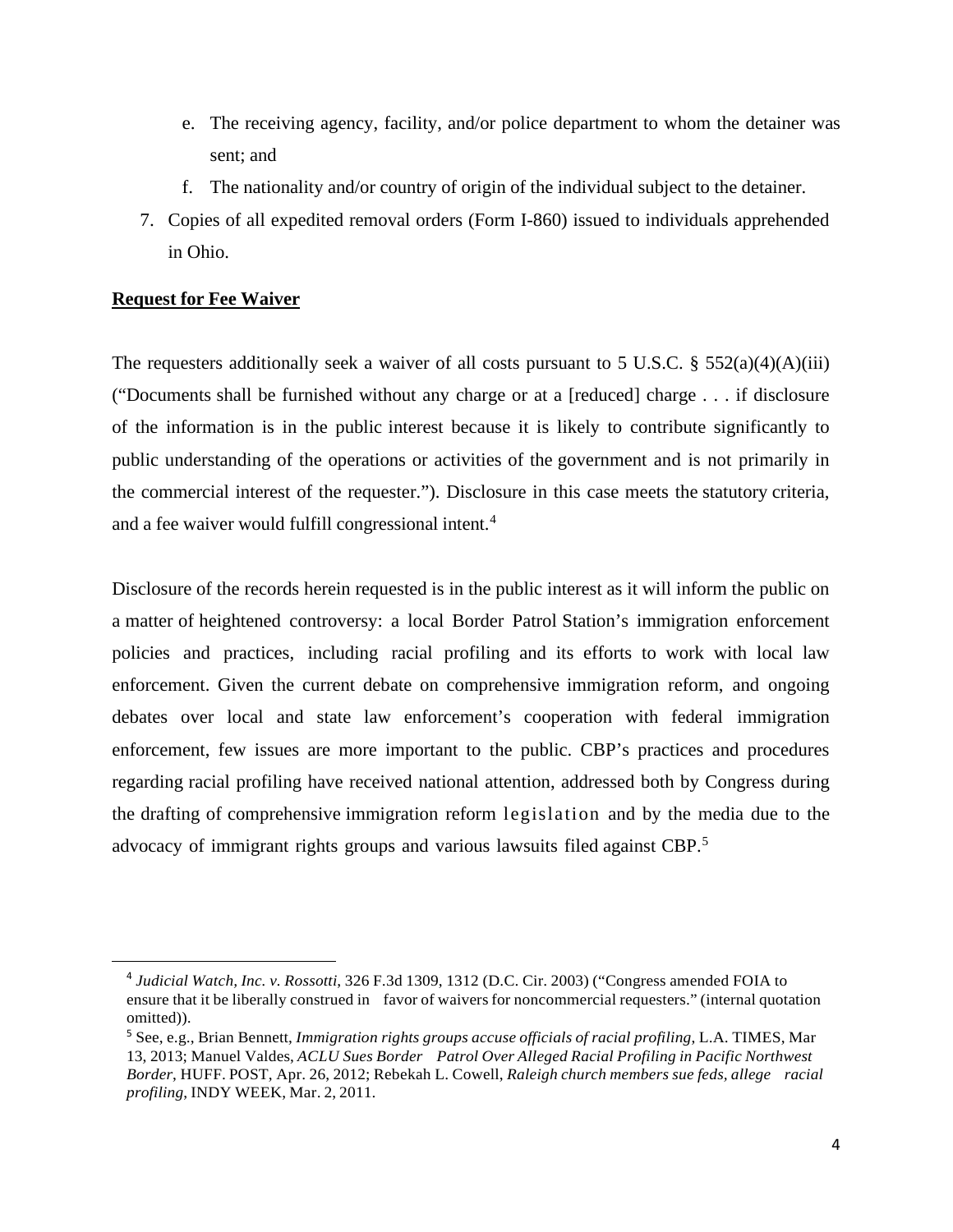The requesters are non-profit advocacy organizations that have no commercial interest in this matter. *See e.g.*, 6 C.F.R. § 5.11(k)(3)(i)-(ii). The Council was established to increase public understanding of immigration law and policy, advocate for the fair and just administration of U.S. immigration laws, protect the legal rights of noncitizens and citizens, and educate the public about the enduring contributions of immigrants. Through research and analysis, the Council has become a leading resource for policymakers at the national, state, and local levels who seek to understand the power and potential of immigration and to develop policies that are based on facts rather than myths. The Council also seeks to hold the government accountable for unlawful conduct and restrictive interpretations of the law and for failing to ensure that the immigration laws are implemented and executed in a manner that comports with due process through the pursuit of transparency and impact litigation.  

To further its mission, the Council regularly provides information to the public based on its FOIA requests.<sup>6</sup> As with all other reports and information available on the Council's website, the information that the Council receives in response to this FOIA request will be available to immigration attorneys, noncitizens, policymakers, and other interested members of the public on its publicly accessible website free of charge. Between June 1, 2019 and the present, the Council has received more than 2.6 million pageviews from more than 1.6 million visitors.  

Advocates for Basic Legal Equality, Inc. is a legal services organization that has represented people living in poverty in individual and impact litigation for more than 50 years. Its mission is to provide high quality legal assistance in civil matters to help eligible low-income individuals and groups achieve self-reliance, and equal justice and economic opportunity. ABLE's Agricultural Worker and Immigrant Rights practice group provides a range of free legal services to immigrant workers across Ohio, including representation in civil rights, wage theft, immigration, employment discrimination, sexual harassment, housing, and education cases.

To further its mission, ABLE has defended and increased immigrants' rights through legal representation and education, policy advocacy, impact litigation, and media communications. The practice group also spends considerable resources on outreach to agricultural labor camps and community legal education events. These events are directed to both client communities and